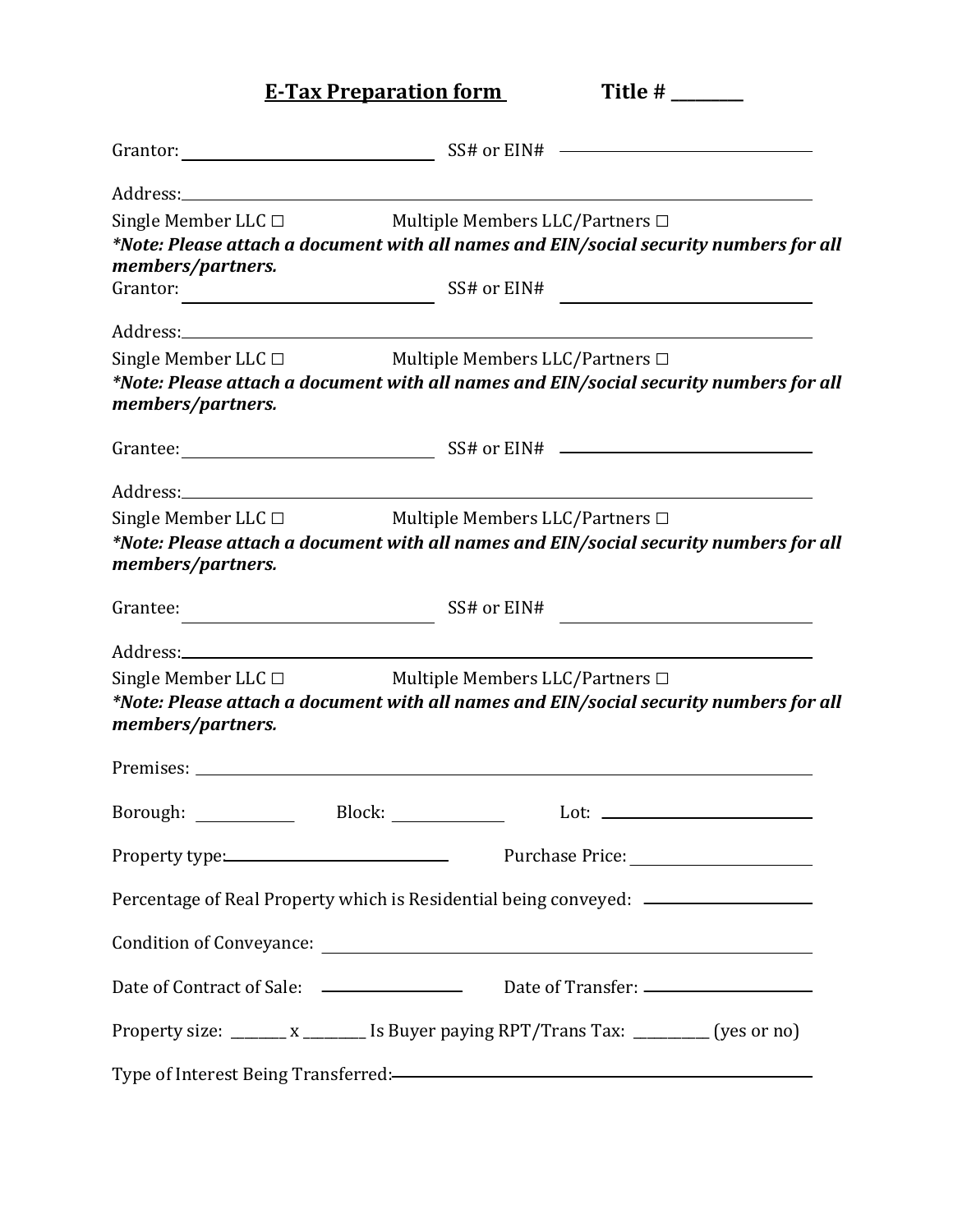| Tax Billing Address (if different than premises): ______________________________ |  |  |  |
|----------------------------------------------------------------------------------|--|--|--|
|                                                                                  |  |  |  |
|                                                                                  |  |  |  |
|                                                                                  |  |  |  |